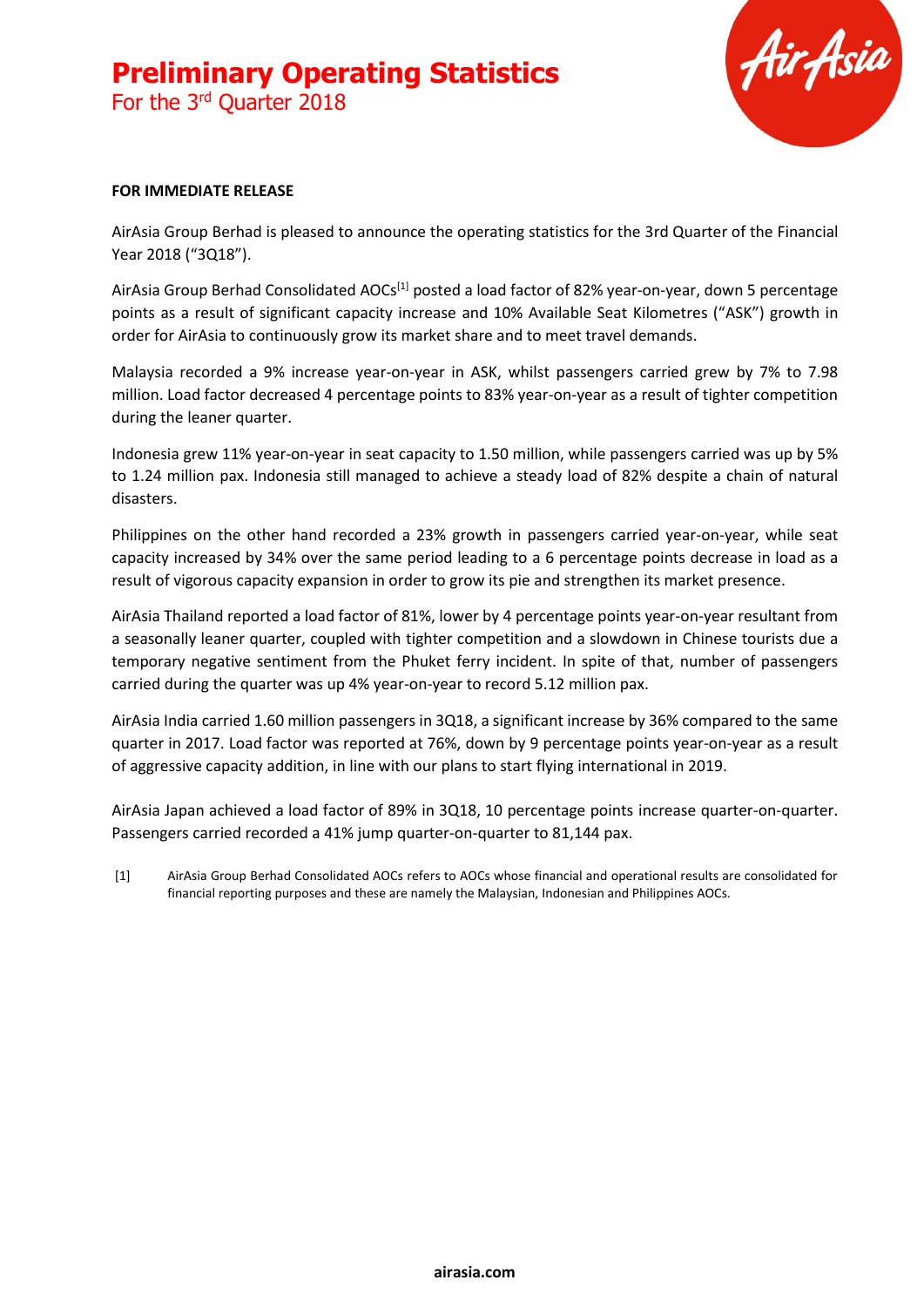For the 3<sup>rd</sup> Quarter 2018



### **AirAsia Group Berhad Consolidated AOCs – Malaysia, Indonesia & Philippines**

| <b>AirAsia Group Berhad</b><br>AOCs (MAA, IAA & PAA) | <b>JUL-SEP</b> |            |         |
|------------------------------------------------------|----------------|------------|---------|
|                                                      | 2018           | 2017       | Change  |
| Passengers Carried <sup>1</sup>                      | 10,795,900     | 9,891,881  | 9%      |
| Capacity <sup>2</sup>                                | 13,229,790     | 11,402,946 | 16%     |
| Load Factor $(%)^3$                                  | 82             | 87         | -5 ppts |
|                                                      |                |            |         |
| $ASK$ (mil) <sup>4</sup>                             | 16,450         | 14,910     | 10%     |
| $RPK$ (mil) <sup>5</sup>                             | 13,574         | 12,875     | 5%      |
|                                                      |                |            |         |
| Number of stages <sup>6</sup>                        | 73,133         | 63,303     | 16%     |
| Average stage length (km)                            | 1,237          | 1,292      | $-4%$   |
| Size of fleet at month end <sup>7</sup>              | 127            | 110        | 17      |

*Note: (i) The fleet count excludes:*

*- Eight (8) A320 aircraft operated by Indonesia AirAsia X*

*- Two (2) A320 aircraft leased to a third party airline*

#### **Malaysia**

#### **3 rd Quarter 2018 Operating Statistics**

| <b>AirAsia Malaysia</b>                 | <b>JUL-SEP</b> |           |               |
|-----------------------------------------|----------------|-----------|---------------|
|                                         | 2018           | 2017      | <b>Change</b> |
| Passengers Carried <sup>1</sup>         | 7,980,797      | 7,436,795 | 7%            |
| Capacity <sup>2</sup>                   | 9,669,210      | 8,505,486 | 14%           |
| Load Factor $(%)^3$                     | 83             | 87        | -4 ppts       |
|                                         |                |           |               |
| $ASK$ (mil) <sup>4</sup>                | 12,122         | 11,146    | 9%            |
| $RPK$ (mil) <sup>5</sup>                | 10,105         | 9,683     | 4%            |
|                                         |                |           |               |
| Number of stages <sup>6</sup>           | 53,352         | 47,206    | 13%           |
| Average stage length (km)               | 1,251          | 1,309     | $-4%$         |
| Size of fleet at month end <sup>7</sup> | 90             | 80        | 10            |

*Note: (ii) The fleet count excludes:*

*- Two (2) A320 aircraft leased to a third party airline*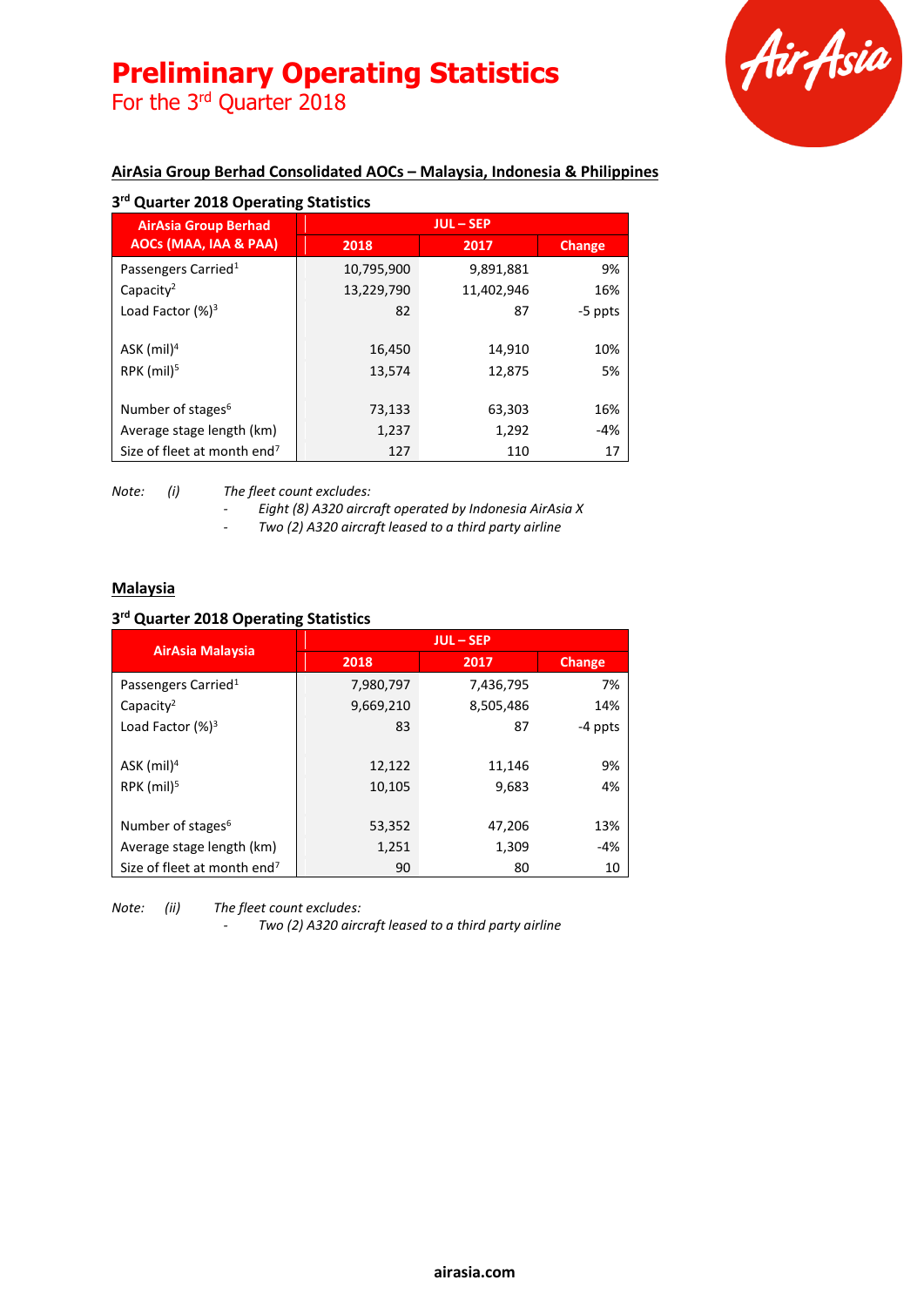For the 3<sup>rd</sup> Quarter 2018



#### **Indonesia**

#### **3 rd Quarter 2018 Operating Statistics**

| AirAsia Indonesia                       | <b>JUL-SEP</b> |           |               |
|-----------------------------------------|----------------|-----------|---------------|
|                                         | 2018           | 2017      | <b>Change</b> |
| Passengers Carried <sup>1</sup>         | 1,236,068      | 1,175,427 | 5%            |
| Capacity <sup>2</sup>                   | 1,502,460      | 1,357,560 | 11%           |
| Load Factor $(%)^3$                     | 82             | 87        | -5 ppts       |
|                                         |                |           |               |
| $ASK$ (mil) <sup>4</sup>                | 2,060          | 1,973     | 4%            |
| RPK $(mil)5$                            | 1,705          | 1,726     | $-1%$         |
|                                         |                |           |               |
| Number of stages <sup>6</sup>           | 8,347          | 7,542     | 11%           |
| Average stage length (km)               | 1,334          | 1,328     | Unchanged     |
| Size of fleet at month end <sup>7</sup> | 16             | 14        |               |

*Note: (iii) The fleet count and statistics exclude: - Eight (8) A320 aircraft operated by Indonesia AirAsia X*

#### **Philippines**

#### **3 rd Quarter 2018 Operating Statistics**

| <b>AirAsia Philippines</b>              | <b>JUL-SEP</b> |           |               |
|-----------------------------------------|----------------|-----------|---------------|
|                                         | 2018           | 2017      | <b>Change</b> |
| Passengers Carried <sup>1</sup>         | 1,579,035      | 1,279,659 | 23%           |
| Capacity <sup>2</sup>                   | 2,058,120      | 1,539,900 | 34%           |
| Load Factor $(%)^3$                     | 77             | 83        | -6 ppts       |
|                                         |                |           |               |
| ASK $(mil)^4$                           | 2,268          | 1,791     | 27%           |
| RPK $(mil)^5$                           | 1,764          | 1,466     | 20%           |
|                                         |                |           |               |
| Number of stages <sup>6</sup>           | 11,434         | 8,555     | 34%           |
| Average stage length (km)               | 1,102          | 1,163     | -5%           |
| Size of fleet at month end <sup>7</sup> | 21             | 16        | 5             |

#### **Thailand**

#### **3 rd Quarter 2018 Operating Statistics**

| <b>AirAsia Thailand</b>                 | <b>JUL-SEP</b> |           |               |
|-----------------------------------------|----------------|-----------|---------------|
|                                         | 2018           | 2017      | <b>Change</b> |
| Passengers Carried <sup>1</sup>         | 5,117,230      | 4,934,324 | 4%            |
| Capacity <sup>2</sup>                   | 6,336,912      | 5,788,740 | 9%            |
| Load Factor (%) <sup>3</sup>            | 81             | 85        | -4 ppts       |
|                                         |                |           |               |
| ASK $(mil)^4$                           | 6,167          | 5,707     | 8%            |
| RPK $(mil)5$                            | 4,980          | 4,891     | 2%            |
|                                         |                |           |               |
| Number of stages <sup>6</sup>           | 35,105         | 32,148    | 9%            |
| Average stage length (km)               | 972            | 986       | $-1%$         |
| Size of fleet at month end <sup>7</sup> | 60             | 54        | 6             |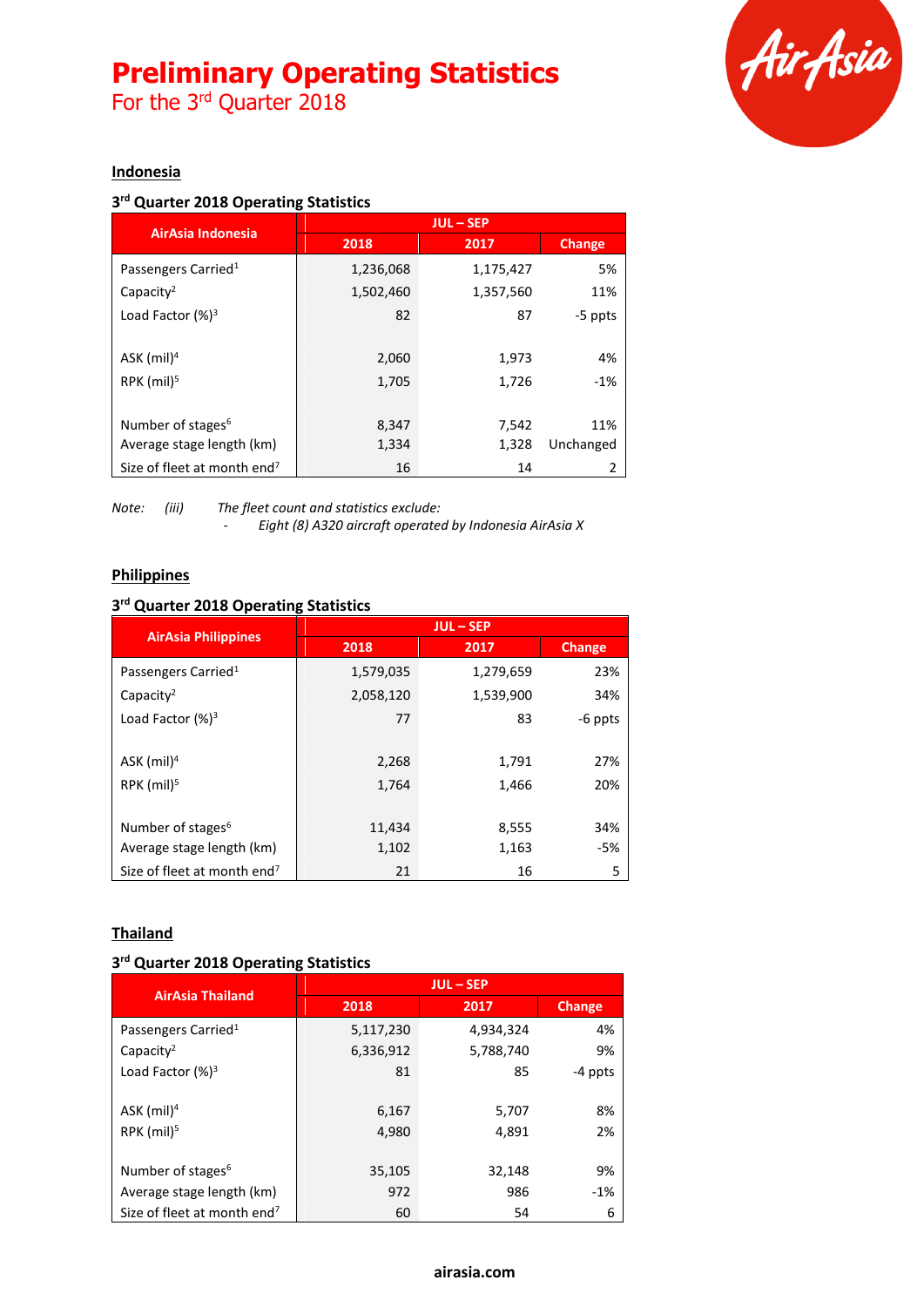For the 3<sup>rd</sup> Quarter 2018



#### **India**

#### **3 rd Quarter 2018 Operating Statistics**

| AirAsia India                           | <b>JUL-SEP</b> |           |         |
|-----------------------------------------|----------------|-----------|---------|
|                                         | 2018           | 2017      | Change  |
| Passengers Carried <sup>1</sup>         | 1,600,684      | 1,174,574 | 36%     |
| Capacity <sup>2</sup>                   | 2,100,240      | 1,374,840 | 53%     |
| Load Factor $(%)^3$                     | 76             | 85        | -9 ppts |
|                                         |                |           |         |
| ASK $(mil)^4$                           | 2,252          | 1,402     | 61%     |
| RPK $(mil)^5$                           | 1,722          | 1,211     | 42%     |
|                                         |                |           |         |
| Number of stages <sup>6</sup>           | 11,668         | 7,638     | 53%     |
| Average stage length (km)               | 1,072          | 962       | 11%     |
| Size of fleet at month end <sup>7</sup> | 19             | 13        | 6       |

#### **Japan**

#### **3 rd Quarter 2018 Operating Statistics**

| AirAsia Japan                           | <b>3Q18</b> | <b>2Q18</b> | Change    |
|-----------------------------------------|-------------|-------------|-----------|
| Passengers Carried <sup>1</sup>         | 81,144      | 57,529      | 41%       |
| Capacity <sup>2</sup>                   | 91,620      | 72,720      | 26%       |
| Load Factor $(%)^3$                     | 89          | 79          | 10 ppts   |
|                                         |             |             |           |
| ASK $(mil)^4$                           | 100         | 80          | 25%       |
| RPK $(mil)5$                            | 88          | 62          | 42%       |
|                                         |             |             |           |
| Number of stages <sup>6</sup>           | 509         | 404         | 26%       |
| Average stage length (km)               | 1,087       | 1,087       | Unchanged |
| Size of fleet at month end <sup>7</sup> | 2           | 2           | Unchanged |

*Note: (iv) AAJ launched its first flight in fourth quarter 2017*

(1) Number of earned seats flown. Earned seats comprise seats sold to passengers (including no-shows)  $(2)$  Number of seats flown

 $(2)$  Number of seats flown<br> $(3)$  Number of Passengers

(3)  $\mu$  Number of Passengers carried as a percentage of Capacity<br>(4)  $\mu$  Available Seat Kilometres (ASK) measures an airline's pa

Available Seat Kilometres (ASK) measures an airline's passenger capacity. Total seats flown multiplied by the number of kilometres flown

<sup>(5)</sup> Revenue Passenger Kilometres (RPK) is a measure of the volume of passengers carried by the airline. Number of passengers multiplied by the number of kilometres these passengers have flown

(6) Number of flights flown

(7) Number of aircraft including spares